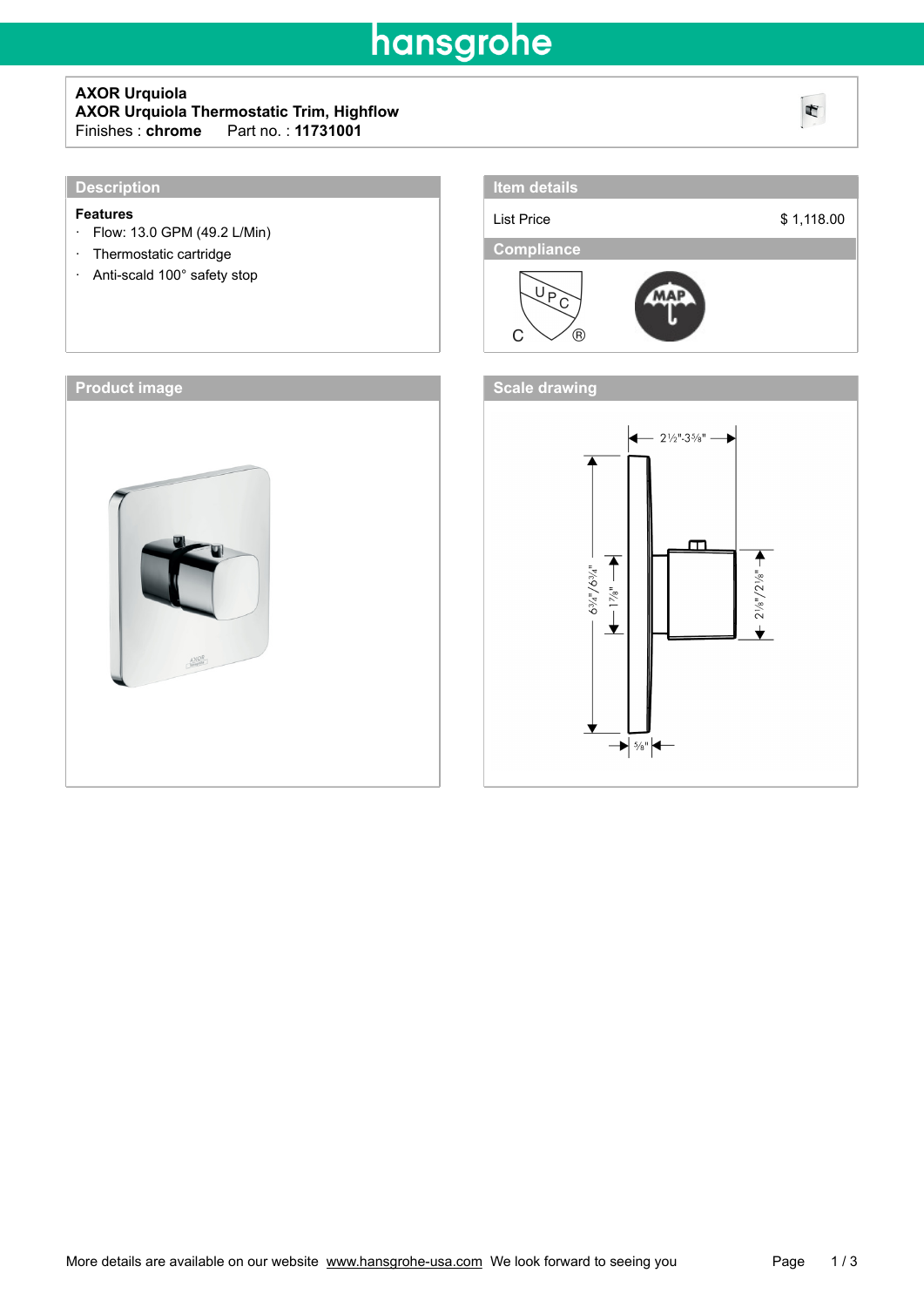# hansgrohe

### **AXOR Urquiola AXOR Urquiola Thermostatic Trim, Highflow** Finishes : **chrome**\_\_\_Part no. : **11731001**

**Exploded drawing**

Year of production: **>06/10**



吃